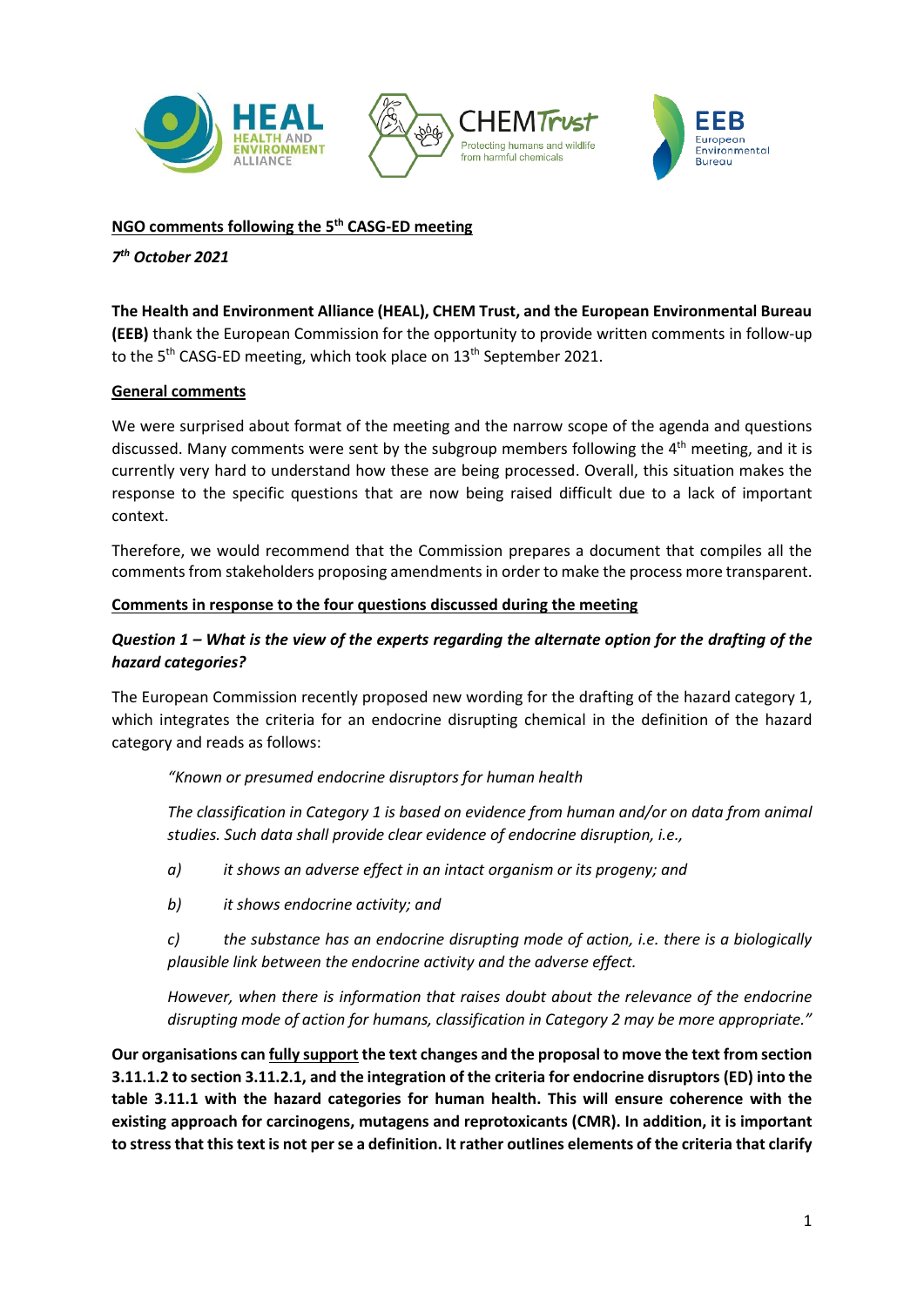## **the level of evidence required to identify a substance as an ED, when implementing the WHO definition in the CLP Regulation.**

We support a similar text change and related section move of the criteria text for the ED hazard class for the environment.

As we have highlighted in previous written HEAL-CHEM Trust<sup>1</sup> comments, we would, however, like to see the following aspects reflected:

- The distinction between Category 1A and 1B, which we believe is important to reflect the level of available scientific evidence supporting the categorisation;
- The specification that classification as a Category 1 substance **is largely, but not exclusively, based on evidence from humans and/or on data from animal studies, possibly supplemented with other information (such as read-across data)**.

Science is constantly advancing, leading to the development of new methods for ED identification, and the REACH legislation stipulates that animal testing should only be used as a last resort. Therefore, in the course of ED identification, it should also be possible to use other information than animal studies that might be available, e.g. information that increases the level of evidence to conclude that it is plausible that the observed adverse effects are endocrine-mediated, or that it is plausible that the substance will have endocrine disrupting properties *in vivo.*

# *Question 2 – What is the opinion of the experts of the CASG-ED regarding this alternate proposal for Category 2?*

The European Commission recently proposed the following reworked wording for Category 2:

*"Suspected endocrine disruptors for human health*

*A substance is classified in Category 2 for endocrine disrupting properties, if:*

- The evidence is sufficient to presume that the substance meets 2 of the 3 criteria below; *and*
- *For the remaining criteria not covered by the previous point, some evidence is available, but not sufficiently convincing to place the substance in Category 1.*

*The 3 criteria to be assessed are:*

- *a) the substance shows an adverse effect in an intact organism or its progeny;*
- *b) the substance shows endocrine activity;*
- *c) the substance has an endocrine disrupting mode of action, i.e. there is a biologically plausible link between the endocrine activity and the adverse effect.*

*If the criteria cannot be applied directly, a substance can be classified as Category 2 by a weight of evidence determination using expert judgment used in accordance with Art. 9(3) and 9(4) with the same level of evidence as mentioned in the first paragraph."*

<sup>&</sup>lt;sup>1</sup> See Joint Health and Environment Alliance and CHEM Trust comments on EC proposal for CLP hazard class for EDCs, [https://www.env-health.org/wp-](https://www.env-health.org/wp-content/uploads/2021/04/2021.04.26.HEAL_CT_comments_CLP_proposal_EDCs_draft-final_1.pdf)

[content/uploads/2021/04/2021.04.26.HEAL\\_CT\\_comments\\_CLP\\_proposal\\_EDCs\\_draft-final\\_1.pdf](https://www.env-health.org/wp-content/uploads/2021/04/2021.04.26.HEAL_CT_comments_CLP_proposal_EDCs_draft-final_1.pdf) ; April 2021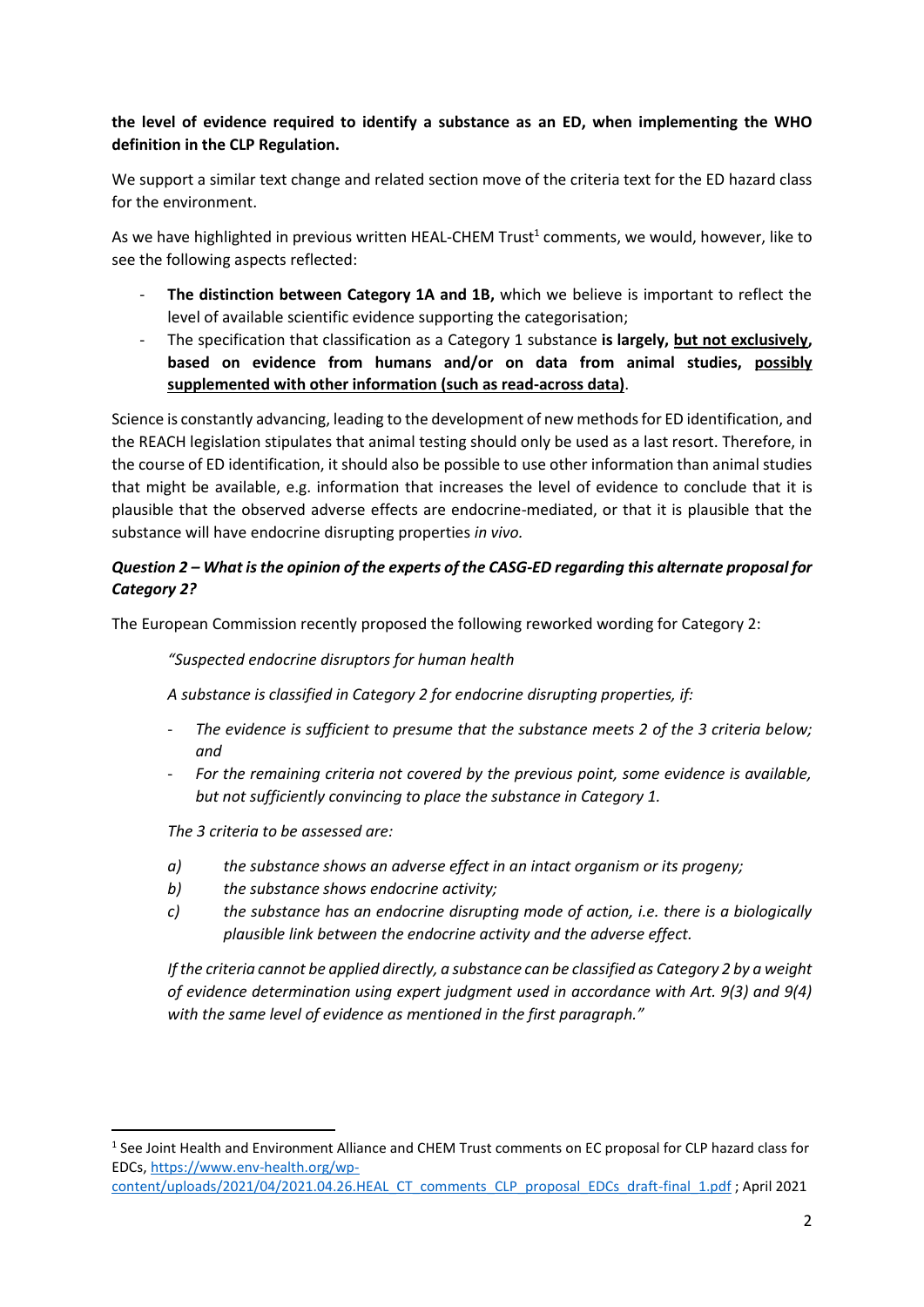**Our organisations strongly disagree with the above proposal, which requires a very high level of evidence to allow for the identification of suspected EDs and will make such identification extremely difficult in practice.** 

**First of all, it is important to keep in mind that it is difficult to fully separate the three elements of the criteria for the identification of an ED and assess them completely independently from each other**. As experts involved in ED identifications know well, the identification process is a weight of evidence evaluation requiring expert judgements on these three different elements in parallel. In reallife, there is often some evidence for adverse effects and for ED activity; and then a plausible link between these two is assumed, unless authorities have information that would suggest the opposite. In this context, suggesting that two elements of the criteria should be fully met and a third one partly evidenced to identify a suspected ED makes no sense from a scientific point of view.

**Second, it is important to highlight that the added-value of introducing a Category 2 is precisely to allow authorities to make a decision in a context of difficult cases**, for which we have some evidence, (even moderate) on at least one of the elements, yet without being able to confidently draw a conclusion to place the substance in Category 1. The latest proposal runs counter to this aim by requesting a level of evidence that is as high, if not even higher, as that necessary for Category 1 substances because it requires that the elements of the criteria should be evidenced separately. Furthermore, the development of a hazard class for ED should be fully in line with those existing for CMR substances. For the latter hazard classes, substances are placed in Category 2 when the evidence is not sufficient to place them in Category 1, regardless of the cause for the lower level of evidence. Therefore, it makes no sense to raise the level of evidence necessary for a classification in Category 2 specifically for endocrine disrupting substances.

To conclude, we would like to draw the Commission's attention to:

- Text comments we provided in response to the original Commission's proposal, and whereby we suggested that Category 2 could read as follows: *"A substance is classified in Category 2 for endocrine disruption for human health when there is evidence of endocrine disruption, and where the evidence is not sufficiently convincing to place the substance in Category 1."*<sup>2</sup>
- The recent joint CHEM Trust paper-HEAL-ClientEarth, in which we suggested detailed wording regarding the necessary level of evidence to define a Category 2 substance: *"the overall level of evidence for endocrine-mediated adverse effects should be at least moderate for at least ONE of the elements: 1) adverse effects, 2) ED MoA (in vitro or in vivo) or for 3) a biologically plausible link."<sup>3</sup>*

We believe that the combination of these two proposals would offer a good alternative to the current wording suggested by the Commission and would best serve the identification of suspected EDs.

Lastly, it should be emphasized that the purpose of hazard classification is to contribute to the protection of human health and the environment against hazardous substances, by providing information about hazards and precautionary measures. The ED Category 2 is important for the identification of all those substances, for which there is a substantial amount of data to suspect that they are endocrine disruptors but for which the evidence does not meet the criteria for ED Category

<sup>2</sup> Ibid, pp. 5-6

<sup>&</sup>lt;sup>3</sup> CHEM Trust, HEAL, ClientEarth, "Identification of Eds under CLP – Criteria for hazard classification of Eds and allocation to hazard categories, incl. for Suspected EDs", [https://www.env-health.org/wp](https://www.env-health.org/wp-content/uploads/2021/03/Joint-CT_HEAL_CE-proposal-on-CLP-ED-criteria-March-2021-final-with-date.pdf)[content/uploads/2021/03/Joint-CT\\_HEAL\\_CE-proposal-on-CLP-ED-criteria-March-2021-final-with-date.pdf](https://www.env-health.org/wp-content/uploads/2021/03/Joint-CT_HEAL_CE-proposal-on-CLP-ED-criteria-March-2021-final-with-date.pdf) ;

p.15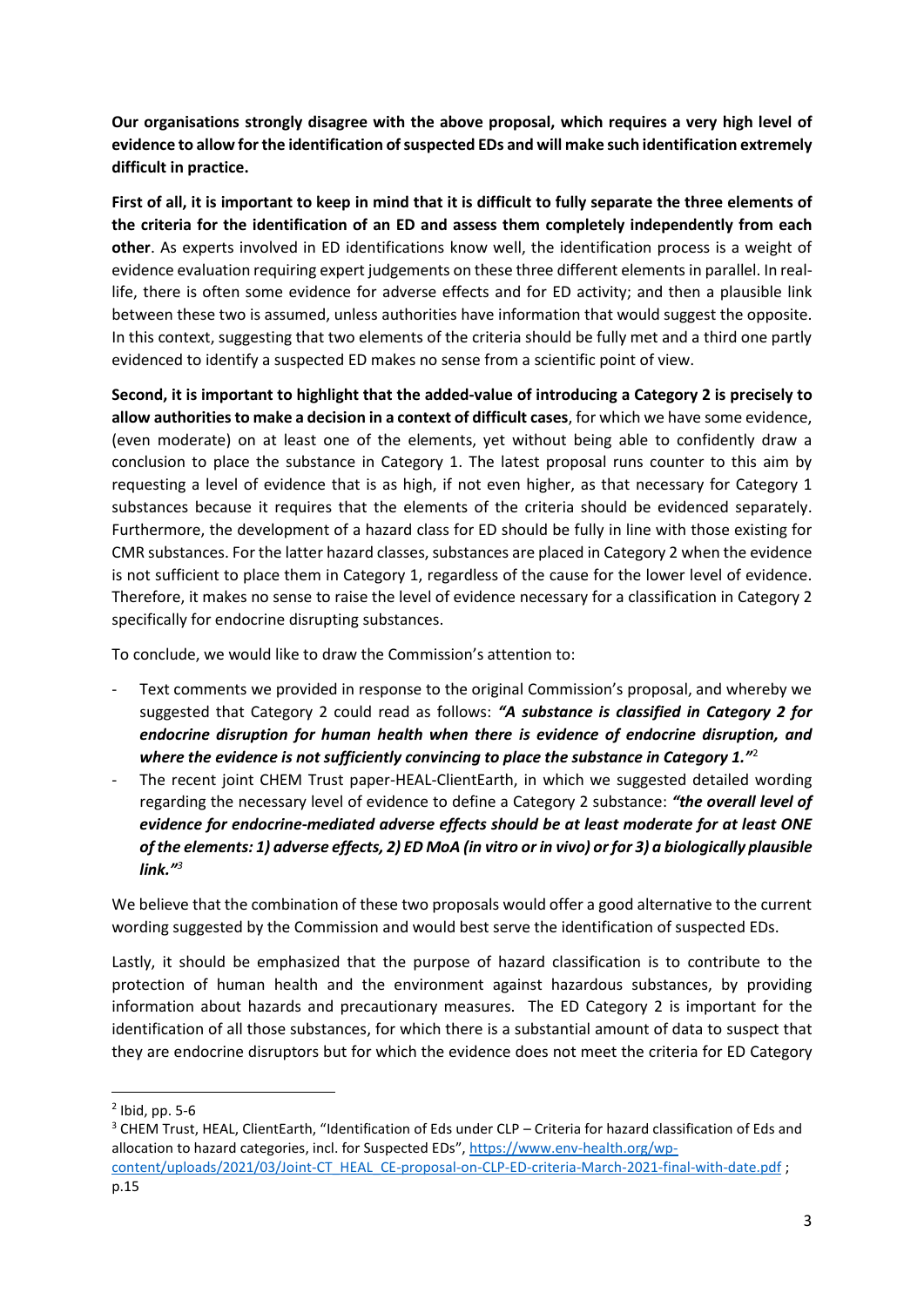1. Therefore, the level of evidence required should not be as high as for the ED Category 1 and certainly not higher than what is requested for Category 2 CMRs. An ED Category 2 is crucial for increasing protection levels (e.g. ensuring better consumer protection under the cosmetics, toys and food contact materials regulations). It would also contribute to increased transparency and the implementation of 'the right to know' through clarifying which substances need to be substituted in the future and enabling companies and the public to make informed choices.

### *Question 3 – Do the experts support the modification of "(sub-)population" with "population"?*

**Our organisations are fully opposed to this proposal.** The word '(sub)-population' is a part of the WHO definition of an endocrine disruptor, and we see no justification for it to be excluded from the text. Such an exclusion would limit the assessment. Information about subpopulation is needed, in particular in the context of the integration of the data on human health and environment, respectively.

# *Question 4 – What are the views of the experts regarding the pictograms, Pstatements and signal words proposed?*

**In general, our organisations can agree to the proposals that are presented. We are missing a precautionary statement about the potential harm to the unborn child**, which we remember had gathered support during the last meeting. Please bring back the P263 statement in the text: *'Avoid contact during pregnancy/while nursing'.*

### *Question 5 – Which options do the experts support?*

On the hazard phrase, we acknowledge that it is not easy to reach the right balance, also keeping in mind possible translation issues. We hereby would like to express our **support for the first option** proposed:

*"EUHXXX: May cause endocrine disruption on human beings." "EUHXXX: May cause endocrine disruption on the environment."*

Alternatively, we a**lso refer to the options our organisations had proposed in our previous written comments**<sup>4</sup> :

*"May cause endocrine disruption and harm the unborn child and human health". "May cause endocrine disruption and harm the offspring and the environment".*

After considering the comments discussed at the 5th CASG ED, **we would further suggest that the wording** *'the environment'* **in both of the above sentences is replaced by** *'species in the environment'*.

*Question 6 - Should we give the possibility to precise specific effect of concern or primary target organ?*

**Our organisations are not in favour of this possibility, which we believe presents practical challenges and might turn very resource intensive to implement.** 

<sup>4</sup> Joint Health and Environment Alliance and CHEM Trust comments on EC proposal for CLP hazard class for EDCs, April 2021[; https://www.env-health.org/wp-](https://www.env-health.org/wp-content/uploads/2021/04/2021.04.26.HEAL_CT_comments_CLP_proposal_EDCs_draft-final_1.pdf)

[content/uploads/2021/04/2021.04.26.HEAL\\_CT\\_comments\\_CLP\\_proposal\\_EDCs\\_draft-final\\_1.pdf](https://www.env-health.org/wp-content/uploads/2021/04/2021.04.26.HEAL_CT_comments_CLP_proposal_EDCs_draft-final_1.pdf) ; p. 13 and p. 23